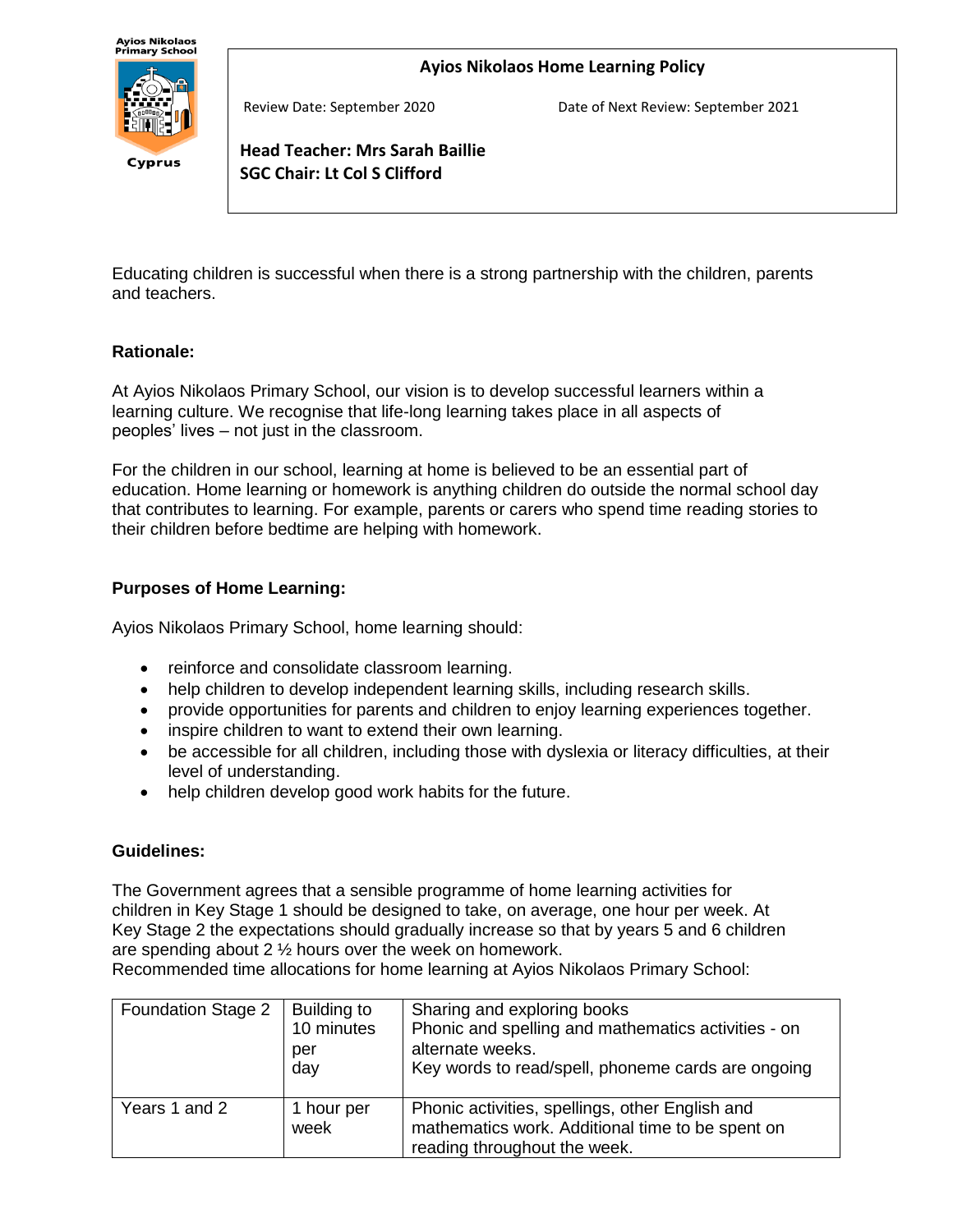| Years 3 and 4 | 1.5 hours per<br>week | English and mathematics homework with occasional<br>assignments in other curriculum areas. Remaining time<br>over the week to be spent on reading, spelling and<br>timetables practice.                              |
|---------------|-----------------------|----------------------------------------------------------------------------------------------------------------------------------------------------------------------------------------------------------------------|
| Years 5 and 6 | 2.5 hours per<br>week | Regular weekly schedule with continued emphasis on<br>English and mathematics but can range widely over the<br>curriculum. Remaining time over the week to be spent<br>on reading, spelling and timetables practice. |

### **Curriculum Newsletters:**

At the beginning of each half term children will bring home a leaflet which outlines the learning for their class for the half term ahead. This leaflet gives you ideas of how parents can support children in developing their learning skills as well as providing information about when weekly homework will be set and when it should be returned.

# **Class Learning Challenges:**

As part of their Imaginative Learning Projects the children are occasionally set class challenges to support their learning. These challenges help to develop a deeper understanding of theme work as well as developing social, evaluation and problem-solving skills.

#### **Unfinished Work:**

Children may also be asked to complete a reasonable amount of class work which should have been completed in class time e.g. if the learner has chosen not to complete a particular task in the time given. If this is the case, the class teacher will contact the parent to explain the reasons for this work coming home.

We encourage and expect all children to work hard during the school term. At Ayios Nikolaos Primary School we believe that families should use holiday times to relax and enjoy their time together. Therefore, the consulted stakeholders of Ayios Nikolaos Primary School have decided on a 'No Holiday Home Learning' policy for the **end of term** breaks.

# **Extra-ordinary Home Learning:**

There are some cases where alternative or extra-ordinary home learning may arise.

The School encourages good attendance and holidays during term time will not be authorised. Term time absences can only be authorised by the Headteacher in exceptional circumstances. Where appropriate work, is sent home to complete during absence; this is done in consultation with the Class Teacher.

At Ayios Nikolaos Primary School, we recognise that setting the right type of home learning for a wide ability range of children is not always easy. Some children may benefit from special tasks, separate from the home learning set for the rest of the class. On the other hand, it is important that they should do as much in common with the other children as possible.

If a child is invited to take part in an intervention programme for English or mathematics, an additional piece of home learning may be required. Parents will be consulted about this and their commitment secured before their child begins the programme.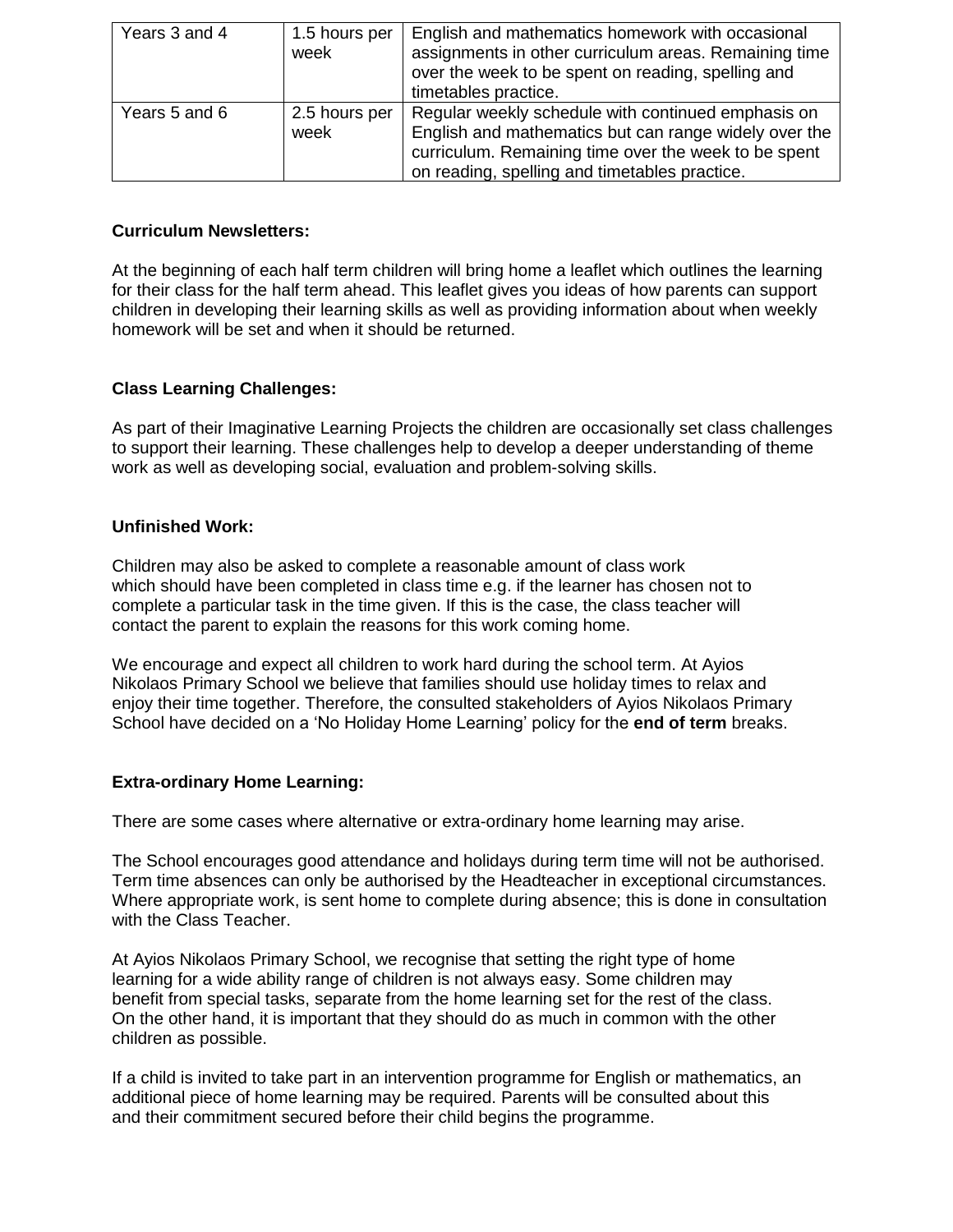## **Use of ICT:**

The use of ICT and the Internet has made a significant contribution to the amount of reference material available at home, and the ease of speed with which it can be accessed. However, our teachers expect their pupils to produce their own work, perhaps by editing something they have found, or by expressing it in their own words. The children are not achieving anything worthwhile by merely downloading and printing out something that has been written by somebody else.

There are many websites containing highly educational material which can have a powerful effect on children's learning. Class teachers will advise of websites that will support children in their learning specific to their curriculum and year group. Additionally, some of the most important educational software we use in school is available, or can be bought, by parents on a home-user license. This ensures that children are using age-appropriate software in their work at home. The school will supply interested parents with details.

## **Expectations at Ayios Nikolaos Primary:**

## *Role of School Governance Committee*

The School Governance Committee will:

• To support the Head Teacher with ensuring the effective implementation, monitoring and evaluation of this policy.

## *Role of Head Teacher*

The Headteacher will:

- Promote this policy by raising its status and importance.
- Ensure that homework is built into teachers' planning.
- Provide supportive guidance for parents.
- Keep up to date with new developments with regards to homework.
- Monitor and evaluate this policy.

#### *Role of the Teachers*

Teachers must:

- Integrate homework into their planning.
- Set interesting tasks and activities.
- Set homework appropriate for each child.
- Take account of learning needs such as dyslexia when setting and differentiating homework.
- Explain when, what and how the work is done so that each child clearly understands.
- Provide opportunities for sharing of home learning in class and provide feedback.
- Print homework on pastel coloured paper for learners with visual stress.

#### *Role of Parents/Carers*

Parents/Carers are asked to:

- Support the homework set.
- Read with your child and make a note in the reading record book.
- Support the School in explaining that all homework is valued and aids learning.
- Encourage and praise children when homework is completed.
- Be actively involved in the homework of the children.
- Make the experience pleasurable discuss, encourage and praise.
- Contact the Class Teacher/School if you are not sure of some aspect of the homework or your child is experiencing difficulty doing it.